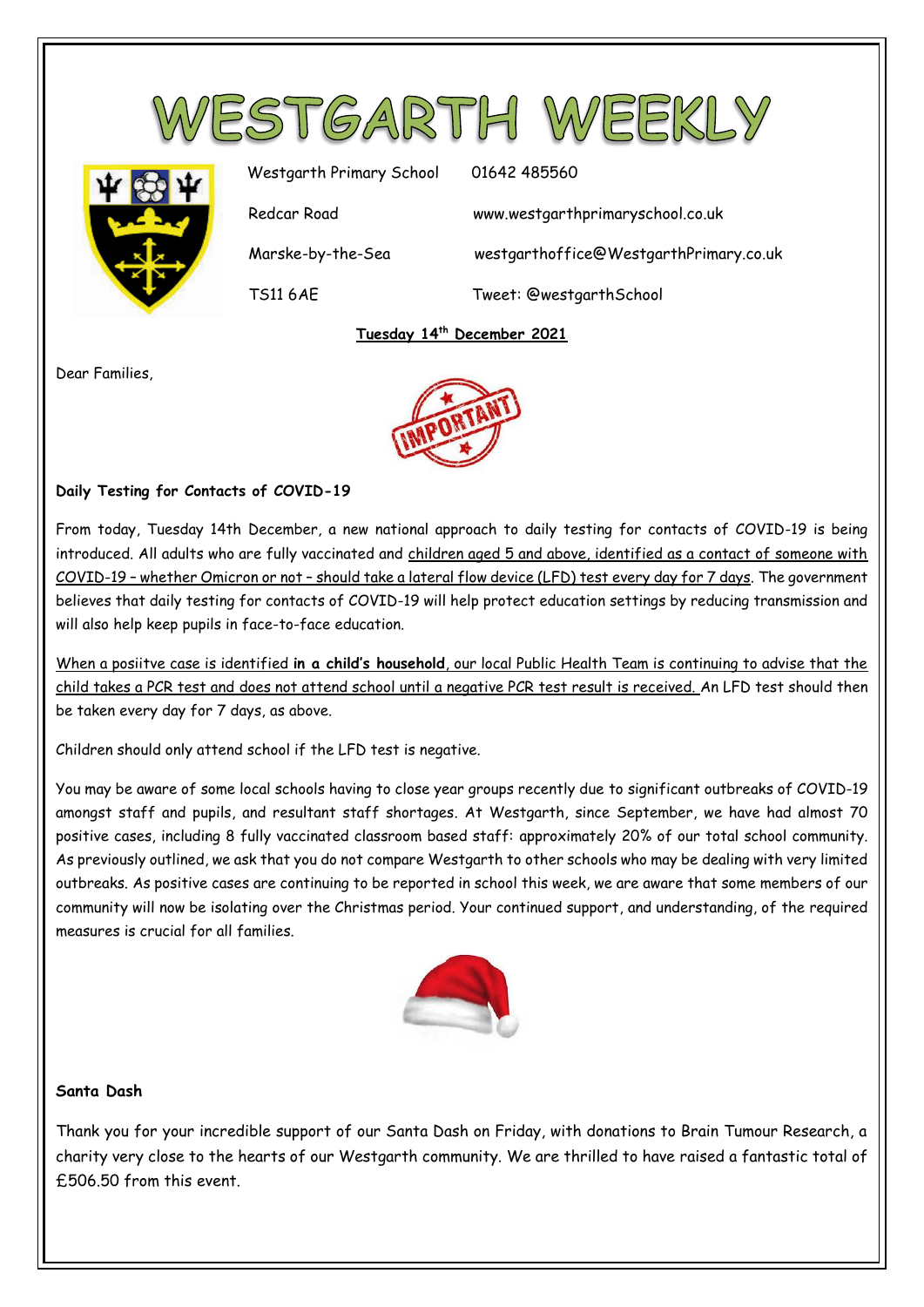



#### **Lochlan's Winter Wonderland**

A message from the Peckham family:

"In memory and honour of Lochlan we are opening our own Winter Wonderland to raise much needed funds for Brain Tumour Research. Faith will switch the lights on on Lochlan's birthday, 15th December at 4.30pm. The gardens will be open 4.30-8 o'clock, every night until 23rd December. We will have a couple of buckets for people to make donations. Faith has chosen a lot of the lights so hopefully your kids will love it. Please pop along to our house on Scanbeck Drive - you won't be able to miss us!  $\mathbb{S}$ . if "

#### **Christmas performances**

We hope you enjoy watching the recordings of the children in their Christmas performances, which we will make available for you to view later this week. The children have really enjoyed taking part and it has been wonderful listening to school so alive with children's singing in such challenging times for school and families.

#### **Christmas Market**

Each year group will be selling products directly from classrooms this week that they have made for our annual Christmas Market. We welcome cash, as the funds raised from the sales are used by each year group to buy resources or experiences over the coming year, beginning with Christmas party treats. Previously, the children have chosen to spend their profits on games for their classrooms, or experiences such as a visit from the local owl centre. We are so proud of their enterprise and teamwork in making quality products at this busy time of year. Well done everyone!



#### **Angels at the Gates**

Thank you to Marske Methodist Church for, once again, offering to decorate our school gates with festive angels, creating a lovely way to enter school at this time of year. They will appear on the gates on Thursday morning.

## **Xplore Christmas Club**

The Xplore Christmas Club is being run by the Junction Foundation over the Christmas holidays, providing free activities, food and enrichment opportunities for eligible children. For more information, please see [www.thejunctionfoundation.com/xplore](http://www.thejunctionfoundation.com/xplore) 

## **PFA Christmas Gifts**

Many thanks to our PFA for offering a small Christmas treat for the children as they break up for the school holidays.